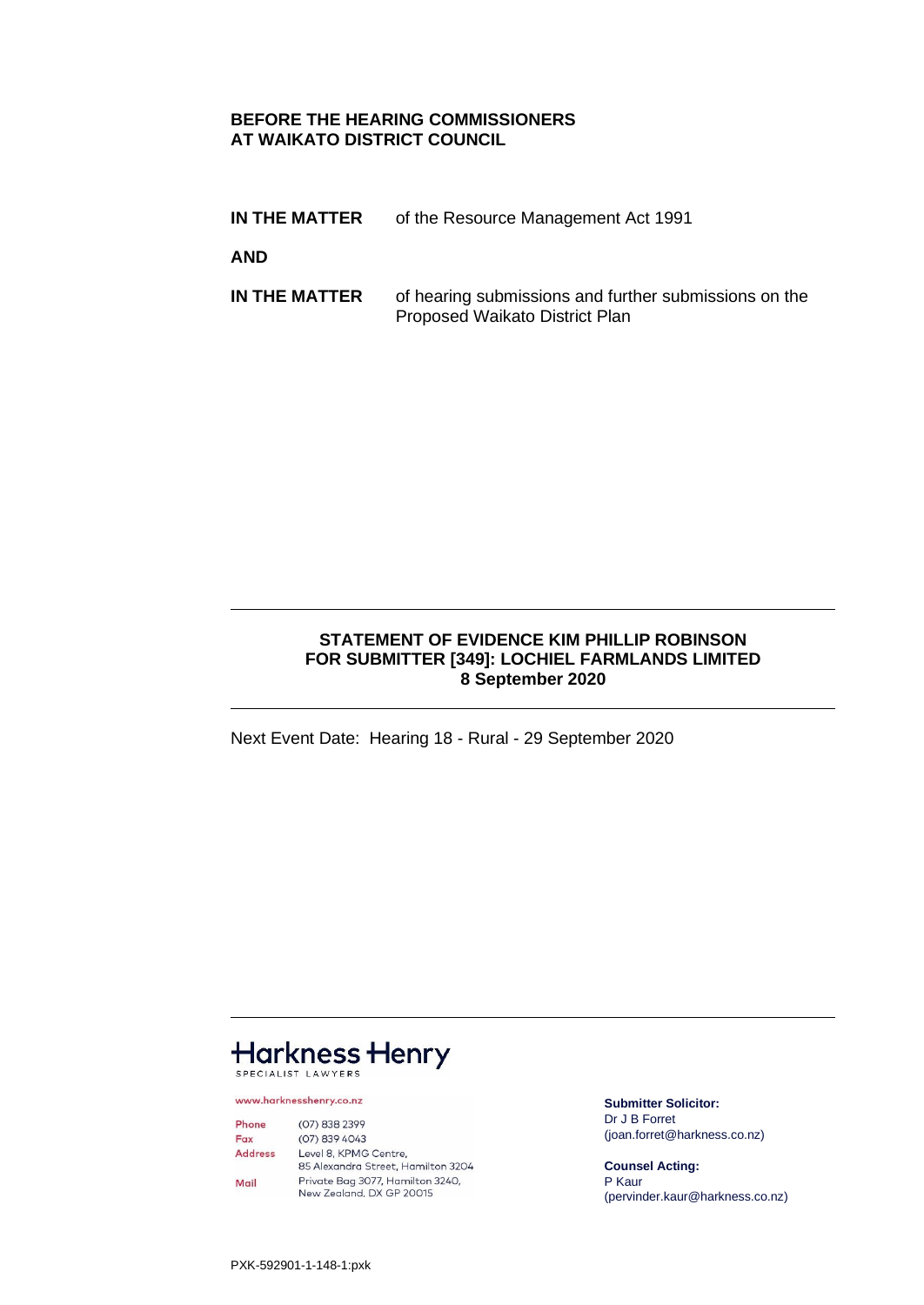## **STATEMENT OF EVIDENCE OF KIM PHILLIP ROBINSON**

- 1 My full name is Kim Phillip Robinson. I am a Chief Executive Officer of Lochiel Farmlands Limited (**LFL**).
- 2 LFL is a submitter and further submitter on the Proposed Waikato District Plan (**PWDP**).
- 3 LFL made several submission points in relation to the Rural topic. I have reviewed the s42A report and its recommendations in relation to the LFL's submission points.
- 4 LFL owns a 3,567hectare property and runs approximately 42,000 stock units. LFL has been farming for 31 years during which time it has entered and been successful in the Balance Environment awards, winning the PPCS (Primary Producers Co-Operative Society Limited, now called Silver Fern Farms) Livestock Farm Award in 2007. LFL was a founding member of the Green Tick project. LFL recognises the importance of sustainability of the environment, however it is also concerned with the restrictive regulatory approach under the PWDP which does not allow for farming practicalities, particularly on large farms.
- 5 My evidence is in support of LFL's submissions points in relation to the Rural topic and provides context in terms of farming practicalities.

### *Rule 22.2.3.1 Earthworks - General*

- 6 In respect of earthworks, LFL sought an increase in the maximum volume to  $2,500m<sup>3</sup>$  on the basis that the permitted volume of earthworks (as currently provided for in the notified version) is too small (1000m<sup>3</sup> per 12 months).<sup>1</sup>
- 7 The section 42A reporting author has rejected this submission point on the assumption that "*a conversion rate of 1m<sup>3</sup> equating to 2T of aggregate, then the permitted threshold provides for some 70 truck and trailer loads of aggregate material per year*." The author of the report has considered this to be a sufficient threshold to cater for most properties and anything

<sup>1</sup> Submission point 349.10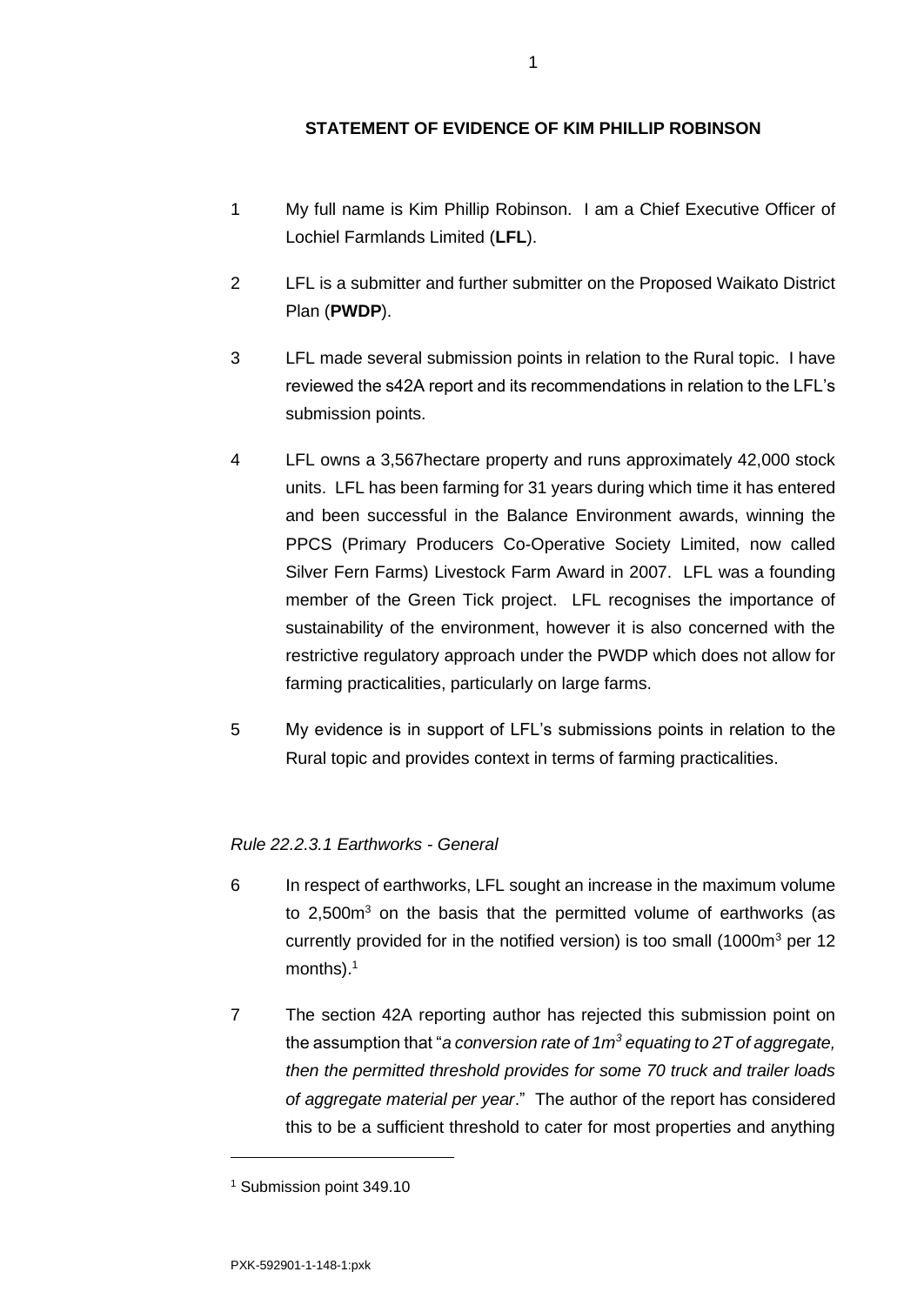over and above this limit would trigger the need to apply for a resource consent.

- 8 LFL also submitted that the general standards for permitted earthworks in the Rural zone are too limiting as well as the volume (discussed above), the slope (1:2 slope) and the limit on importation of fill (200 $m<sup>3</sup>$ ) is too small for Rural ancillary earthworks generally and the cut height (1m) is too low.<sup>2</sup>
- 9 LFL suggested that the earthworks limits for the Rural zone in Thames-Coromandel district are appropriate and therefore should be adopted.
- 10 The reporting author has rejected that submission point on the basis that "*those limits are considered generous and if not undertaken appropriately could result in significant adverse amenity and physical effects on the land resource*." My understanding is that the Thames-Coromandel limits were agreed following an appeal process involving over 70 appellants. The limits were accepted by environmental groups and farmers alike as being both appropriate and necessary. They are not overly generous and instead take into account the fact that not all of the district is flat. Large parts of the north and western areas of Waikato District are very hilly.
- 11 We are currently putting in an effluent pond for the feedpad on the farm and were advised that we would not need a consent for that (on the basis that it must be less than  $1000m<sup>3</sup>$  but that then does not leave much volume for anything else on the farm for the remaining 12 months.
- 12 We have also amalgamated titles recently so the entire farm is just one 'site'. As one site for 3,567 hectares it does not give us much scope if we are limited to 1000m<sup>3</sup> per year. Our tracks are approximately 35km metalled already. This all comes from off site. It needs to be maintained. In addition there are 20km of grass or clay tracks. Some of these may become metalled as the environmental outcome is better.
- 13 A 12 tonne digger bucket (size of the machine) is about 0.6 of a cubic metre so 2500 cubic metres would equate to 4100 bucket loads. One cubic metre of compacted clay expands to about 2 cubic metres of loose clay when it is dug up. One truck and trailer unit carries about 16 cubic metres depending on the density of the material so 1000 cubic metres

<sup>2</sup> Submission point 349.11